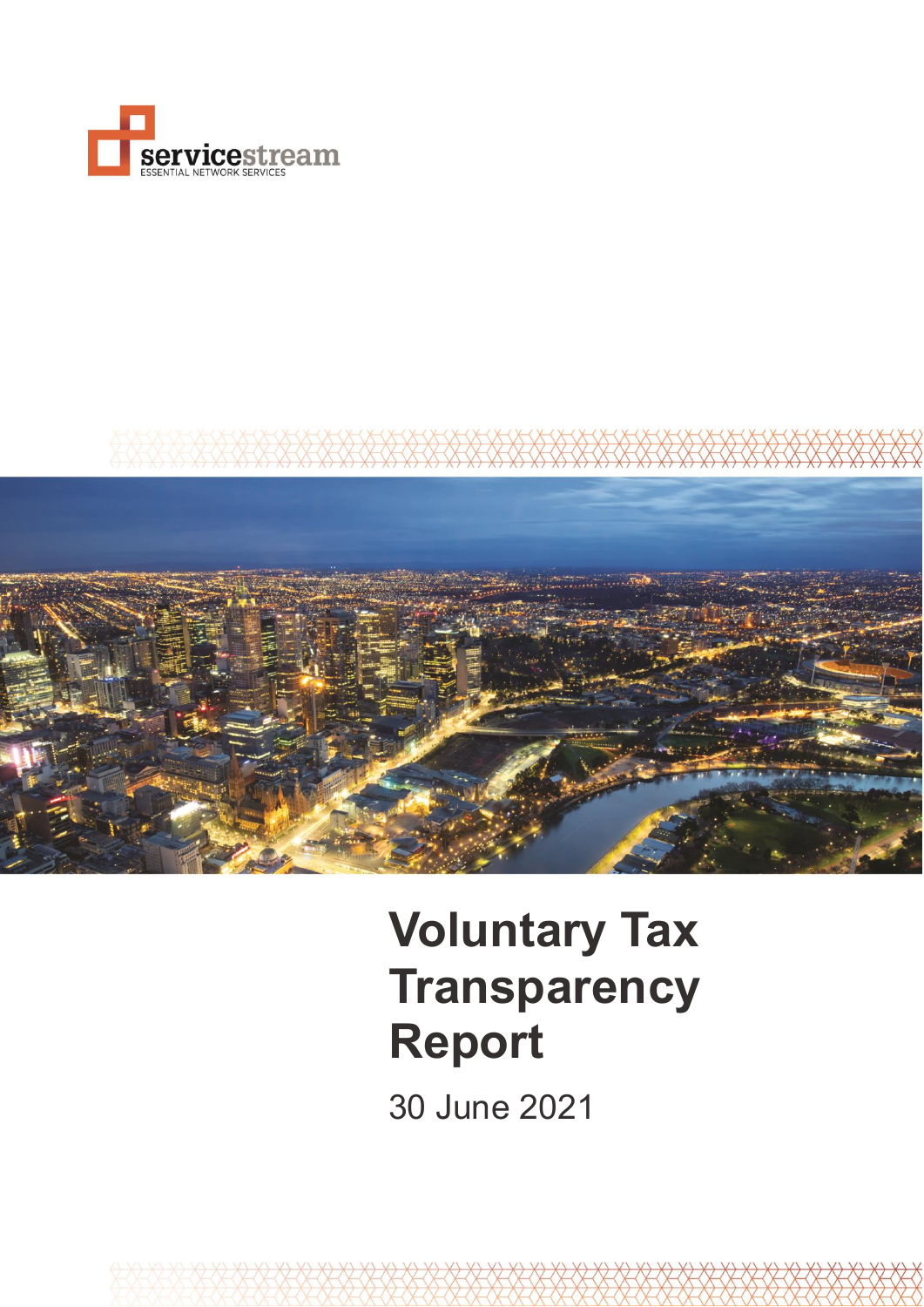

# Message from the **Chief Financial Officer**



On behalf of the Board, I am pleased to present the Tax Transparency Report for Service Stream Limited (**SSM**) for the income year ended 30 June 2021.

SSM is an ASX listed business providing integrated end-to-end asset life-cycle services to utility and telecommunications asset owners, operators and regulators across Australia.

We support the adoption of the Board of Taxation's Voluntary Tax Transparency Code (**TTC**) and appreciate the importance that improved transparency plays in improving the public's confidence in the tax system as well as the role that it plays in facilitating a more informed public debate about tax policy.

The disclosures in this report have followed the recommendations set out in the TTC. Our report provides information regarding SSM's Australian tax activities for the year ended 30 June 2021, including our approach to tax policy and risk management, our tax governance processes and quantifies how much tax we paid during the income year. Our report shows that SSM has paid and remitted \$84.4m in taxes to federal and state governments during the income year.

This report forms part of SSM's broader financial statements, and complements the information disclosed in SSM's Annual Report for 30 June 2021 which can be found **[here](https://cms.servicestream.com.au/assets/images/Service_Stream_Annual_Report_2021.pdf)**.

**Linda Kow** Chief Financial Officer **Service Stream Limited** 

23 September 2021

**Service Stream Limited**  ABN: 46 072 369 870

**Voluntary Tax Transparency Report** June 2021 **Page 2 of 8**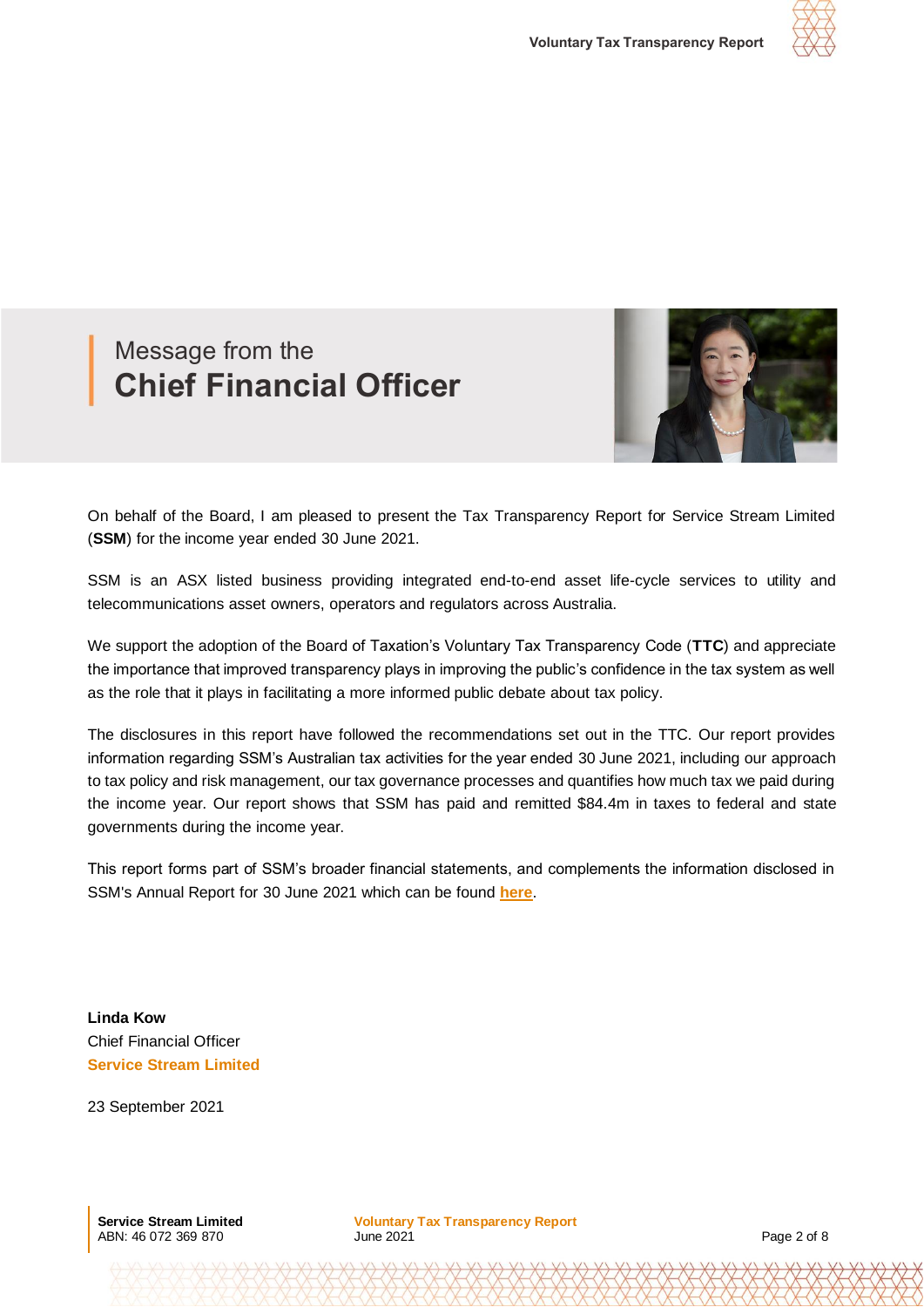

### **1. Overview**

#### **1.1. Overview of Service Stream**

Service Stream is a public company listed on the Australian Securities Exchange (ASX code: SSM), providing integrated end-to-end asset lifecycle services to utility and telecommunications asset owners, operators, government and government-related entities. Service Stream operates across all states and territories, has a workforce in excess of 4,400 employees and access to an extensive pool of specialist contractors.

Service Stream specialises in the design, construction, operation and maintenance of critical network infrastructure across the country. The business holds core capabilities, specialist knowledge, leading systems and refined processes to provide the highest quality end-to-end support across a wide range of network infrastructure within the electricity, gas, water, renewable energy, and telecommunication sectors.

Service Stream generated \$804.2 million in revenue for the year ended 30 June 2021. In November 2021, Service Stream completed the acquisition of Lendlease Services, a national provider of operations and maintenance and specialist design and construction services across the utilities, transportation and telecommunication sectors. It is expected that the revenue for the combined group will exceed \$1 billion in FY22.

#### **1.2. Basis of preparation statement**

In preparing this report, SSM has followed the recommendations of the Board of Taxation's TTC. The aim of the TTC is to encourage large and medium-sized businesses to publicly disclose their tax affairs to highlight those that are paying their fair share and to discourage aggressive tax avoidance by businesses. The TTC allows large businesses to take the lead in being transparent about their approach to tax matters and help educate the public about their compliance with Australia's tax laws.

The reporting currency for SSM is AUD and disclosures have been rounded to the nearest \$1,000. The sources of various financial and tax information disclosed in this report are summarised below.

| <b>Financial disclosures</b>                                    | Source of information                                   | <b>Verification process</b>                                                             |
|-----------------------------------------------------------------|---------------------------------------------------------|-----------------------------------------------------------------------------------------|
| Reconciliation of accounting profit to<br>tax expense           | Annual Report, Note 7                                   | Annual Report audited by external<br>auditors                                           |
| Reconciliation of tax expense to tax<br>payable                 | Annual Report, Note 7 and tax<br>disclosure work papers | Annual Report audited by external<br>auditors                                           |
| Australian tax contributions:                                   |                                                         |                                                                                         |
| Income tax, FBT and GST                                         | ATO portal                                              | Income tax payments reviewed by<br>Tax Agent; all other payments<br>reviewed internally |
| Payroll Tax, Workcover,<br>Superannuation                       | Internal financial records                              | Reviewed internally                                                                     |
| Reconciliation to ATO Corporate Tax<br>Transparency disclosures | Income tax returns                                      | Prepared internally and reviewed by<br>external tax advisors                            |

**Service Stream Limited**  ABN: 46 072 369 870

**Voluntary Tax Transparency Report** June 2021 **Page 3 of 8**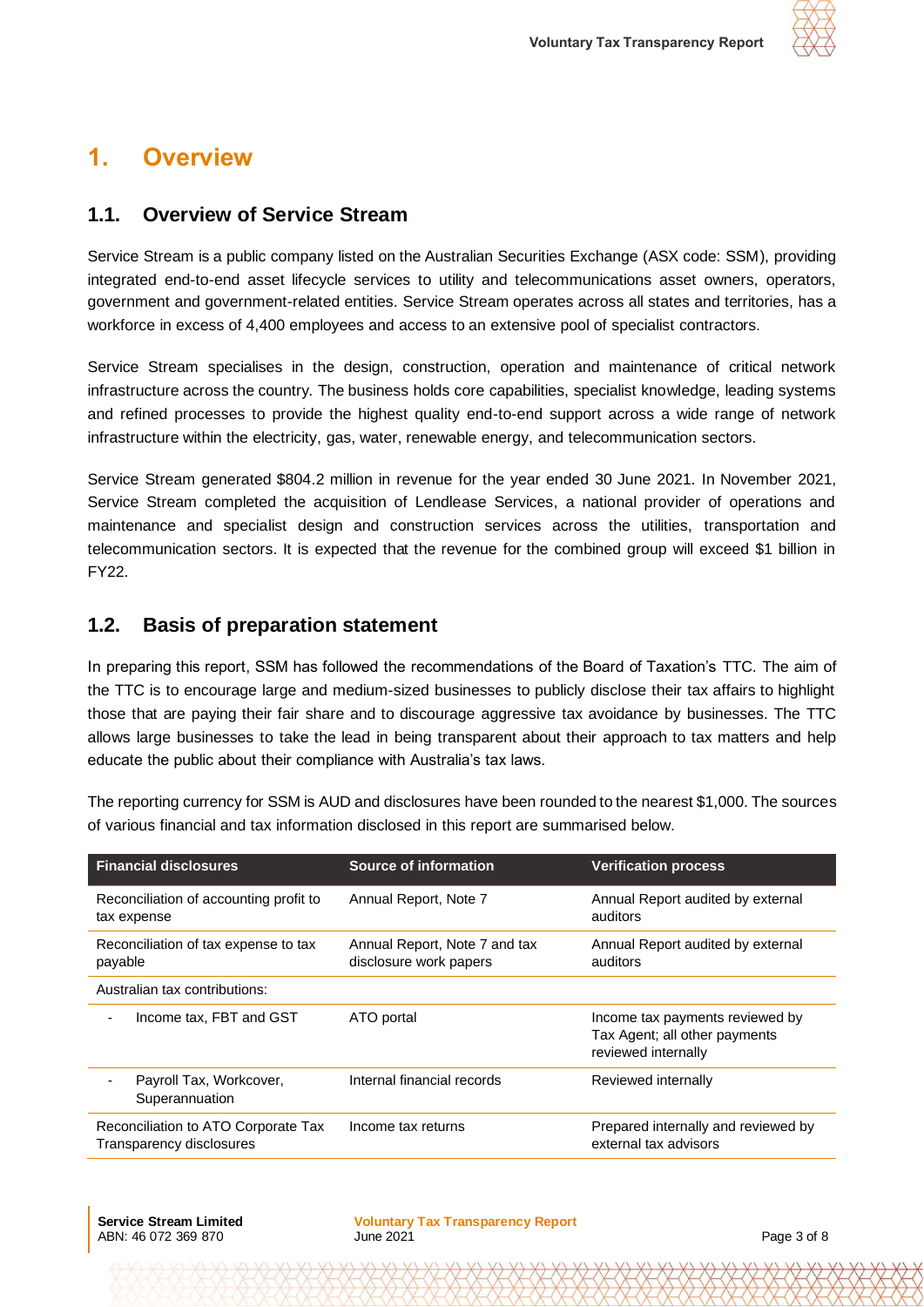

# **2. Tax Policy, Tax Strategy and Governance**

#### **2.1. Approach to risk management and governance arrangements**

SSM is committed to complying with all applicable laws and regulations relating to tax and ensures that it pays all taxes in a timely manner. It maintains a transparent and collaborative relationship with all taxation authorities. These principles are enforced through SSM's Tax Risk Management Policy, which has been approved by the Board.

SSM's Tax Risk Management Policy is aligned with SSM's overall corporate strategy and its broader Risk Management Policy. The Board is ultimately responsible for the management of risk and internal control processes, including those relating to tax compliance. The Board delegates the day-to-day management of tax risk to the CFO, and the CFO provides regular updates to the Audit and Risk Committee on any tax issues or developments.

SSM is committed to being a good corporate citizen, and to acting with integrity and transparency in all tax matters. This includes the following:

- **Complying with all applicable laws and regulations relating to tax, including meeting tax compliance** obligations in a timely manner;
- **Paying all legally obligated taxes to the Government;**
- **Ensuring the appropriate tax advice is sought and considered as part of the overall commercial** assessment of any significant transaction;
- Not participating in tax evasion or facilitating the evasion of tax by a third party in any way;
- **Maintaining open and constructive relationships with all relevant revenue authorities, and avoiding** unnecessary and time-consuming disputes wherever possible;
- **Protecting the reputation of SSM in relation to tax matters;**
- **Maintaining high standards of tax risk management and governance; and**
- **Managing tax risk in accordance with industry best practice.**

#### **2.2. Attitude towards tax planning**

SSM adopts a conservative approach to tax planning and aims to maintain a low risk rating from the ATO and other revenue authorities:

- SSM does not enter into transactions or structures that have the primary objective of minimising taxes, nor does it facilitate the evasion of tax by any third party;
- SSM seeks out qualified tax advisers to assist with managing its tax affairs or applies to the ATO for a tax ruling in circumstances where the potential taxation outcomes are uncertain;
- SSM adopts a conservative interpretation of the tax law whenever there may be uncertainty or ambiguity as to meaning; and
- SSM ensures that its finance function is appropriately staffed with qualified tax professionals to deal with tax matters in an efficient manner.

**Service Stream Limited**  ABN: 46 072 369 870

**Voluntary Tax Transparency Report** June 2021 **Page 4 of 8**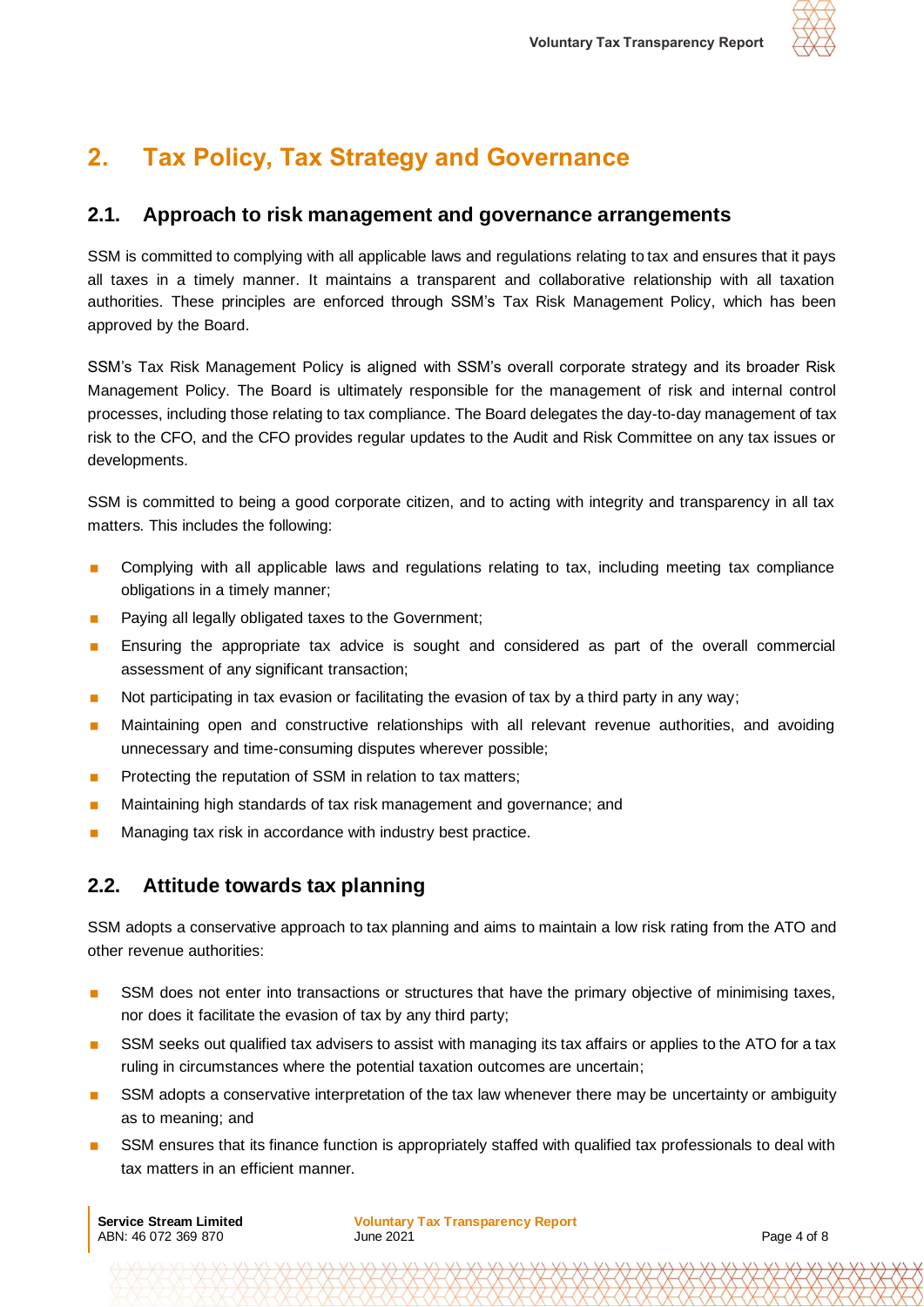

#### **2.3. Accepted level of risk in relation to taxation**

SSM's Board Risk Appetite Statement allocates risk and compliance tolerance levels to specified business and operational matters. Tolerance levels are delineated as either nil, low, moderate, medium or high.

The risk tolerance allocated to a regulatory challenge of tax positions is low to moderate. This means that SSM will only adopt a tax position if it is either as likely or more likely to be correct than incorrect, having regard to all relevant tax laws and regulations.

#### **2.4. Approach to engagement with ATO**

SSM maintains an open, transparent and forthcoming relationship in its dealings with all revenue authorities (including the ATO). Information is clearly presented to the ATO and other revenue authorities and every effort is made to comply with agreed deadlines.

## **3. Australian Tax Consolidated Group**

The SSM business is held through a single holding company (SSM) that is the head company of the Australian income tax consolidated group.

SSM as the holding company lodges a single income tax return which consolidates the results of its wholly owned Australian resident companies (SSM tax consolidated group) and pays corporate income tax on behalf of the SSM business.

The holding company, SSM, is listed on the ASX and therefore is considered a widely held entity for income tax purposes.

#### **3.1. International Related Party Dealings**

SSM is an entirely Australian based business and does not hold any interest in any international entities or operations. Consequently, it does not engage in any dealings with international related parties.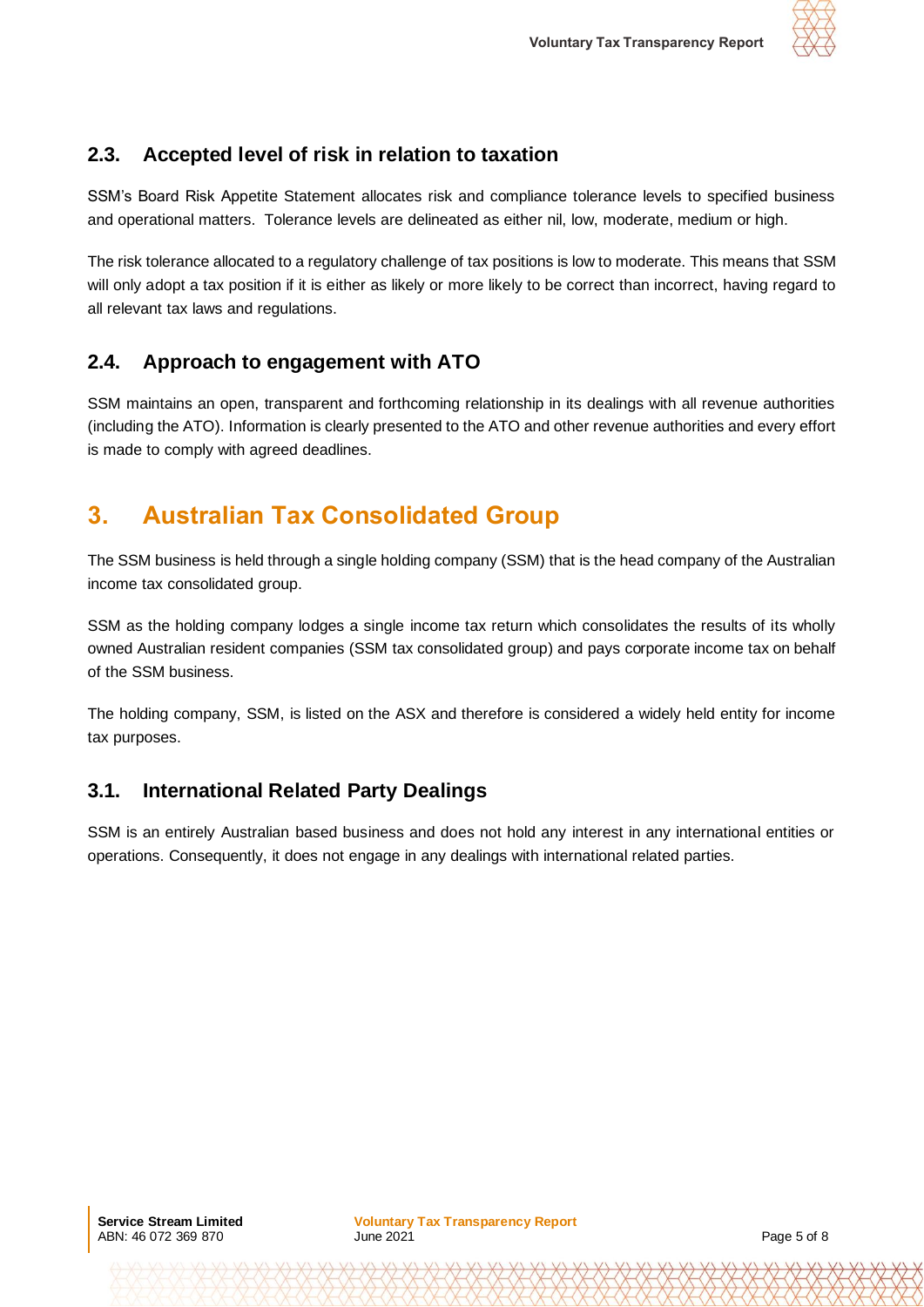

# **4. Reconciliation of Accounting Profit to Income Tax Expense to Income Tax Paid**

This section provides details of SSM's accounting profit before tax, income tax expense and tax paid for the SSM tax consolidated Group.

#### **4.1. Reconciliation of Accounting Profit to Income Tax Expense for the year ended 30 June 2021**

|                                                | \$'000 |
|------------------------------------------------|--------|
| Accounting profit before income tax            | 41,818 |
| Income tax expense on accounting profit at 30% | 12,545 |
|                                                |        |
| Non-temporary income tax adjustments           |        |
| R&D income tax incentive                       |        |
| Other non-deductible expenses                  | (1)    |
| Total non-temporary income tax adjustments     | (1)    |
|                                                |        |
| <b>Income Tax Expense</b>                      | 12.544 |
|                                                |        |

#### **4.2. Effective Income Tax Rate**

The effective income tax rate is calculated as the income tax expense divided by accounting profit before tax:

|                              | \$'000 |
|------------------------------|--------|
| Income tax expense           | 12.544 |
| Accounting profit before tax | 41,818 |
| Effective income tax rate    | 30.00% |

SSM has an effective tax rate of 30.00% for the year ended 30 June 2021; the corporate tax rate is 30%.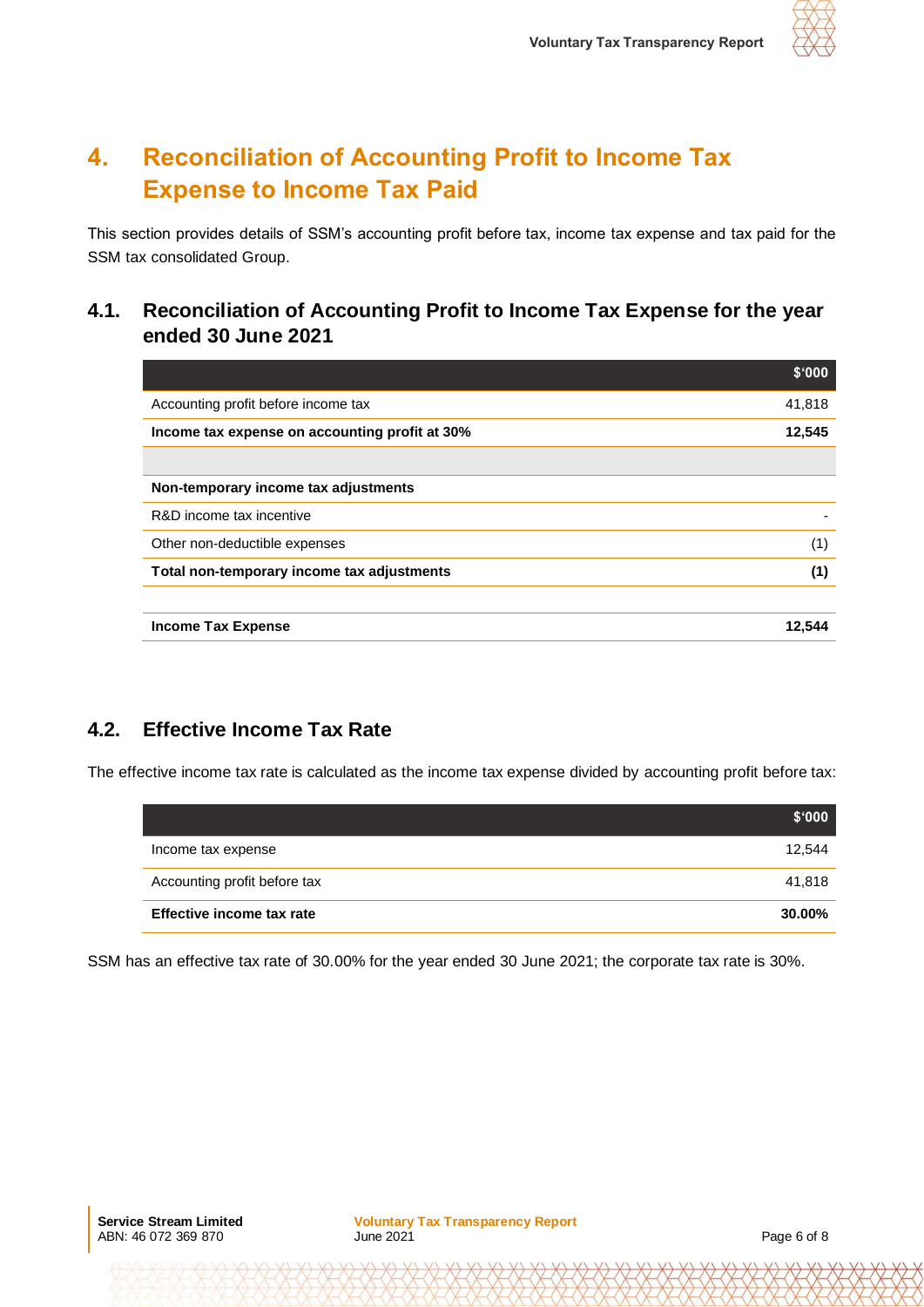

#### **4.3. Reconciliation of Income Tax Expense to Income Tax Payable**

The table below provides a reconciliation of accounting profit to income tax expense and income tax payable for the financial year ended 30 June 2021.

|                                                       | \$'000    |
|-------------------------------------------------------|-----------|
| Income tax expense                                    | 12,544    |
|                                                       |           |
| Temporary income tax adjustments/differences          |           |
| Trade and other receivables                           | (115)     |
| Accrued revenue                                       | 6,514     |
| Trade, other payables and provisions                  | (3,217)   |
| Share issue costs                                     | 708       |
| <b>Employee benefits</b>                              | (896)     |
| Plant and equipment                                   | (569)     |
| Customer contracts / relationships                    | 2,656     |
| Right-of-use assets                                   | (262)     |
| Lease liabilities                                     | 105       |
| Other deductible expenses / non-assessable income     | (121)     |
| Total temporary income tax adjustments/differences    | 4,803     |
|                                                       |           |
| Current year tax instalments paid throughout the year | (13, 615) |
|                                                       |           |
| Net income tax payable as at 30 June 2021             | 3,732     |

#### **4.4. Australian Tax Contribution Summary**

The following tables show the total of corporate and other taxes paid in Australia by SSM for the financial year ending 30 June 2021.

| <b>Taxes and Duties Paid</b>    | \$'000 |
|---------------------------------|--------|
| Income tax                      | 24,080 |
| Insurance duties - Workcover    | 2,002  |
| Payroll Tax                     | 13,216 |
| Fringe benefits tax             | 142    |
| Goods and services tax          | 28,227 |
| Superannuation guarantee charge | 16,720 |
| Total taxes and duties paid     | 84,387 |

**Voluntary Tax Transparency Report**